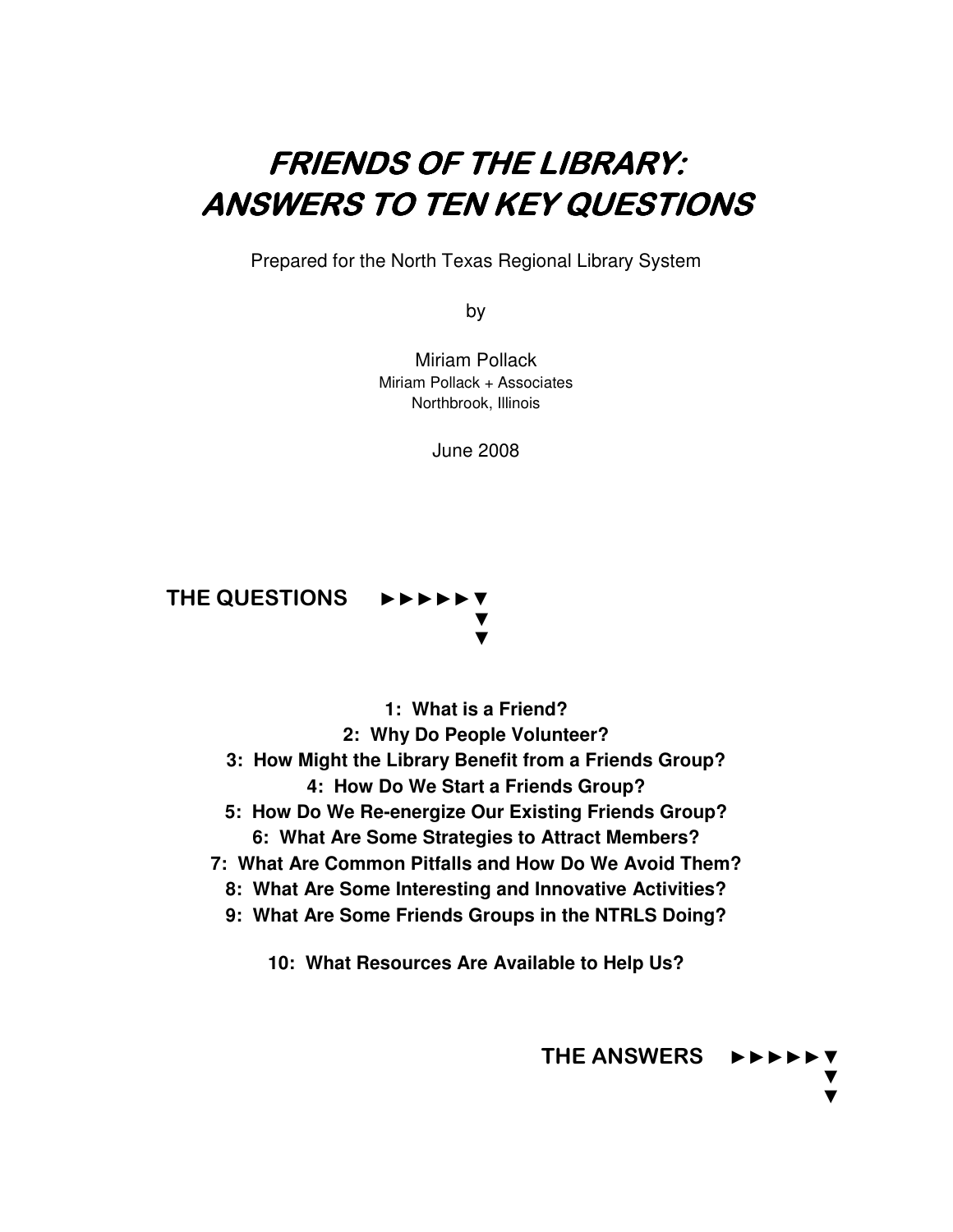### 1: WHAT IS A FRIEND?

The American Heritage Dictionary's definition of "friend" captures the various meanings associated with the word:

- A person you know well and regard with affection and trust
- An ally: an associate who provides assistance
- A person with whom one is allied in a struggle or cause; a comrade
- One who supports, sympathizes with, or patronizes a group, cause, or  $movere^1$

 We all need friends and we establish our friendships around needs and common interests. We willingly give our time and effort to nurture these personal relationships, and we usually have different friends for different reasons and needs.

 Public libraries also need friends, and a Friends of the Library group is an excellent way to meet that need. The relationship that is established with a Friends group has similar rewards as those gained through personal friendships. The relationship also requires the same kinds of effort as with personal friends. Even though we get to know our community through such methods as needs assessments, the strategic planning process, user interview and survey data, and focus groups, and we typically reach out in person and online, a Friends group provides a unique opportunity to establish consistent, ongoing, and personal relationships within the community.

 Although the date and place of the first Friends of the Library group has not been verified, it is known that public libraries and their friends were inspired by Andrew Carnegie's generosity to communities across America. The number of public libraries in the Unites States grew from 637 in 1898 to 3,500 by 1919, the year that Carnegie made his last grant.<sup>2</sup> Half of the new libraries were funded by Carnegie and his philanthropy stimulated fundraising and library development by community members. As Sally Gardner Reed, Director of Friends of the Library USA (FOLUSA), notes, "The citizens who changed laws, persuaded city and town leaders to fund operations, and raised money were--in spirit if not always in name- quintessential Friends of libraries."<sup>3</sup>

### 2: WHY DO PEOPLE VOLUNTEER?

 Although volunteering has a long tradition in our country, data collected by the U.S. Census Bureau and the Bureau of Labor Statistics reveal that the number of American adults who are volunteering has increased during the past thirty years. In fact, 61.2 million people volunteered during 2006. American youth are also active as volunteers in growing numbers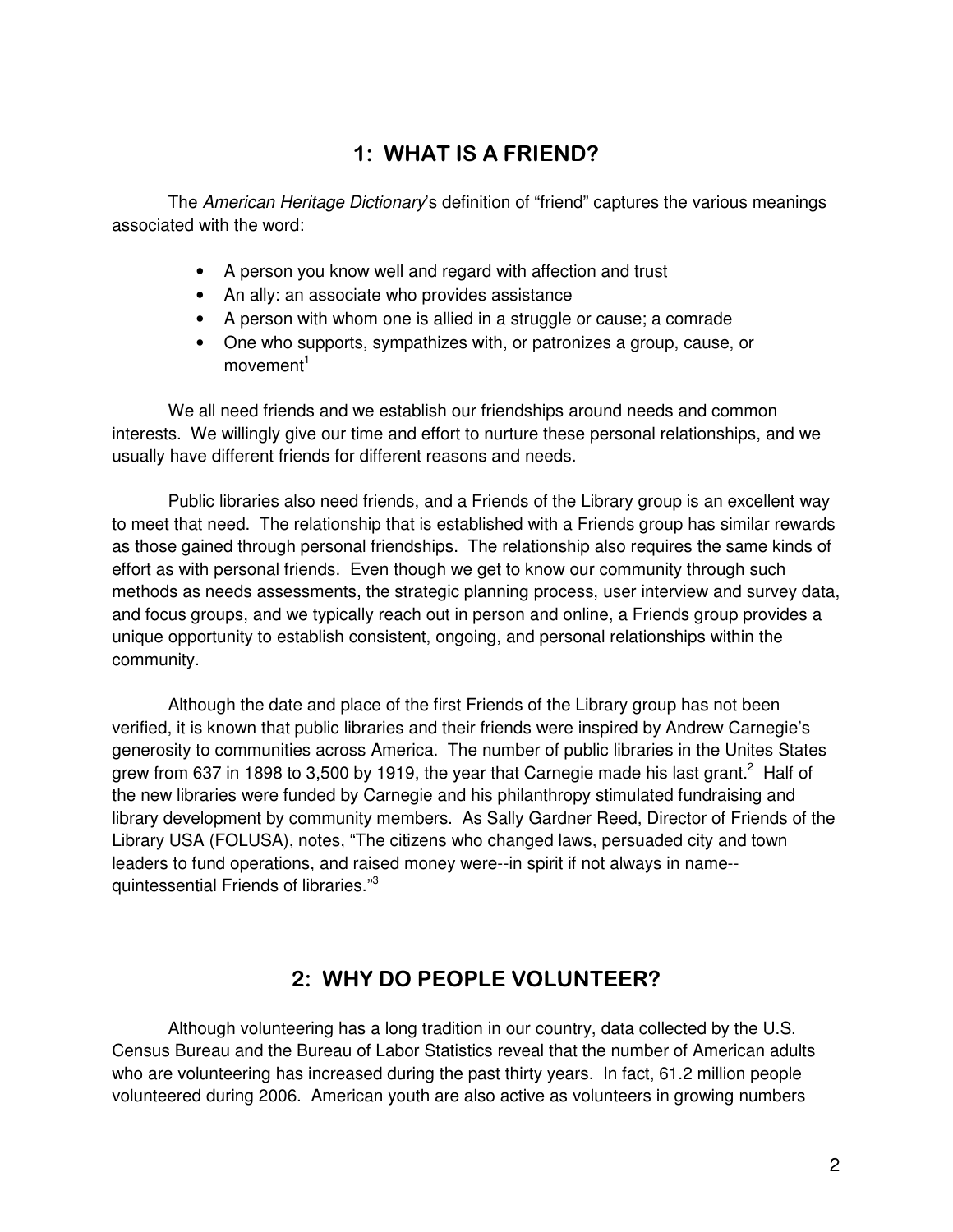through school-based service learning and volunteer projects. $4$  As the Corporation for National and Community Service explains, volunteering is widespread:

> Americans of all ages, backgrounds, and abilities are donating their time and talents to schools, churches, hospitals, and local nonprofits in an effort to improve their communities and serve a purpose greater than them.<sup>5</sup>

 It's evident that more and more people are becoming involved as volunteers, but a significant shift has occurred in recent years that needs to be considered by any organization that works with volunteers. In general, volunteers increasingly prefer specific, well-focused projects and short-term commitments. This trend is likely the result of a higher percentage of adults in the workforce and a greater demand for volunteers among various organizations.<sup>6</sup>

 Volunteer work is characterized by the fact that individuals are choosing to give their time, expertise, and energy to an organization or cause, and they do not expect financial remuneration for their efforts. People volunteer for a wide variety of reasons, and the list of reasons reflects different motivations:

- desire to help others
- meet new people
- socialize with friends
- be part of the community
- new experience or challenge
- opportunity to learn new skills
- dedicated to the cause or organization's mission
- potential for job opportunity
- desire recognition
- share a skill or area of expertise
- available free time
- know someone who volunteers for the organization, and
- compatibility with religious beliefs or ideals.

When your library begins to recruit library volunteers, consider the motivations that may prompt individuals to give their time and energy. Different groups of people within the community will likely respond in unique ways to a request to join a library Friends group. High school and college students may find the opportunity to learn new skills to be appealing. Recently retired adults and senior citizens, on the other hand, may find they have free time and are interested in a new challenge or socializing with friends. If the library wants to recruit small business owners as potential Friends, the idea of contributing to and being part of the community may sound appealing. In other words, people need to see a link between their motivation to volunteer and the goals of a Friends group.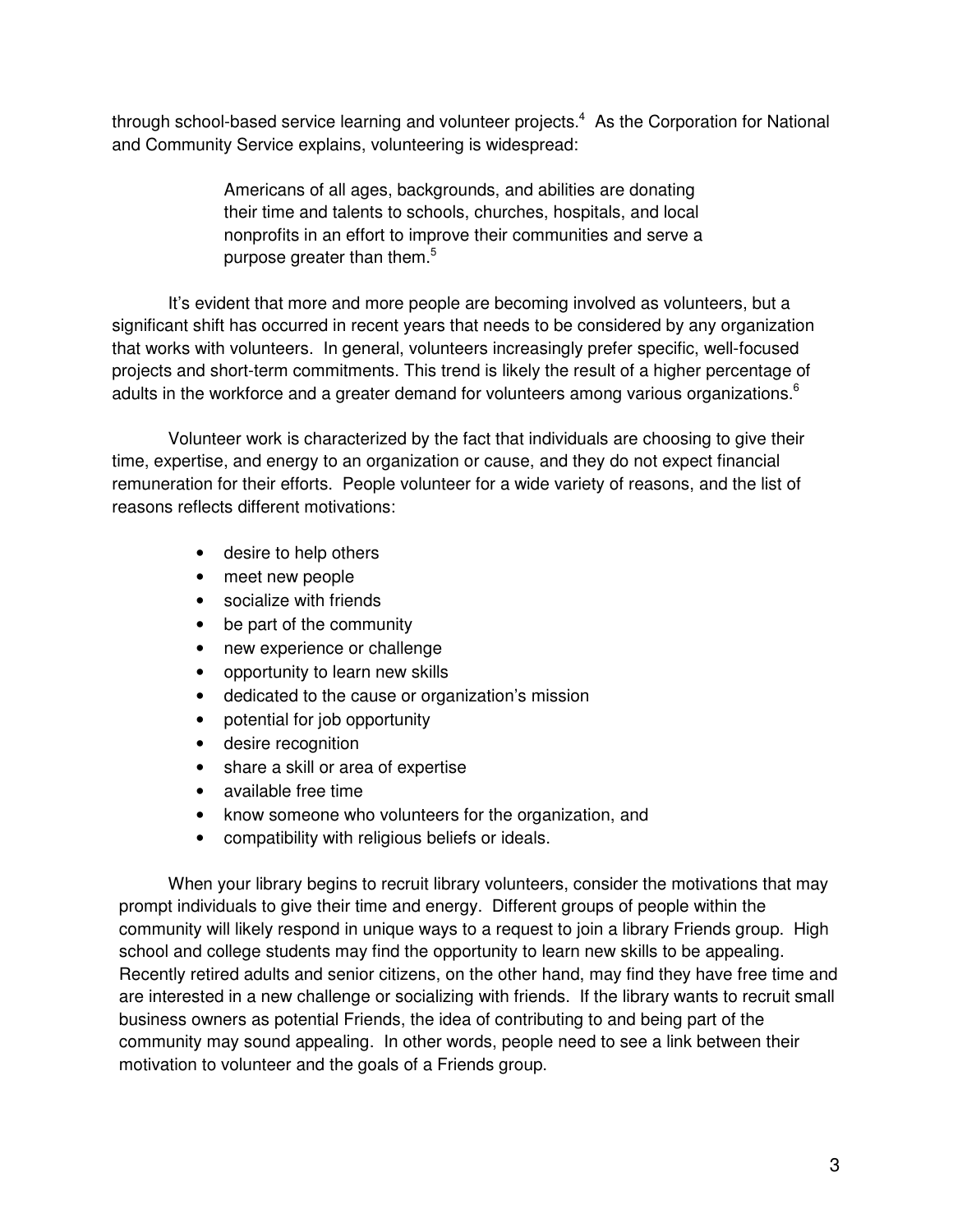### 3: HOW MIGHT THE LIBRARY BENEFIT FROM A FRIENDS GROUP?

 The benefits to be gained from the activities of a Friends group are numerous. Before you initiate a Friends group for your library (or revitalize a lagging one), however, you should determine the primary mission and function of the group. Involve the library's board, staff and committed community members in this important discussion. Some of the most commonly cited benefits for the library (and the community) include:

- increased appreciation of the library,
- a better understanding of the function and operation of the library,
- expanded services and programs with the assistance of volunteers,
- new bequests, donations, and gifts,
- more active campaigns to raise money to purchase library materials and equipment,
- strong support for library issues and challenges (e.g., referendum, intellectual freedom, funding), and
- enhanced community involvement.

 When a new Friends group begins, it's unrealistic to think that it can realize all of the benefits listed above. The group needs to decide which goals will receive priority. By taking the time to articulate a clear set of goals for the Friend's group as it begins to take shape, it will be easier to focus member recruitment and avoid confusion when planning activities later on. This initial discussion also provides an opportunity to differentiate the roles and responsibilities of the board, staff, and Friends volunteers. FOLUSA has developed an excellent chart that summarizes key issues related to this topic: "Model Friends' Cooperative Network," http://www.folusa.org/sharing/role-table.pdf.

### 4: How Do We Start a Friends Group?

 The decision to start a Friends group is a time for celebration, because it heralds new opportunities for support and outreach into the community. It's not unusual, however, for the reality of running a volunteer organization to hit early on and dampen some of the initial enthusiasm. This does not necessarily need to be the case. Having the right pieces in place at the beginning will help to ensure a successful launching of a Friends group.

### Core Group of Committed Community Members

The value of securing the commitment and energy of a small, but dedicated, group of individuals cannot be overemphasized. Merrily Taylor describes the crucial role of this group in her article about establishing a library Friends group: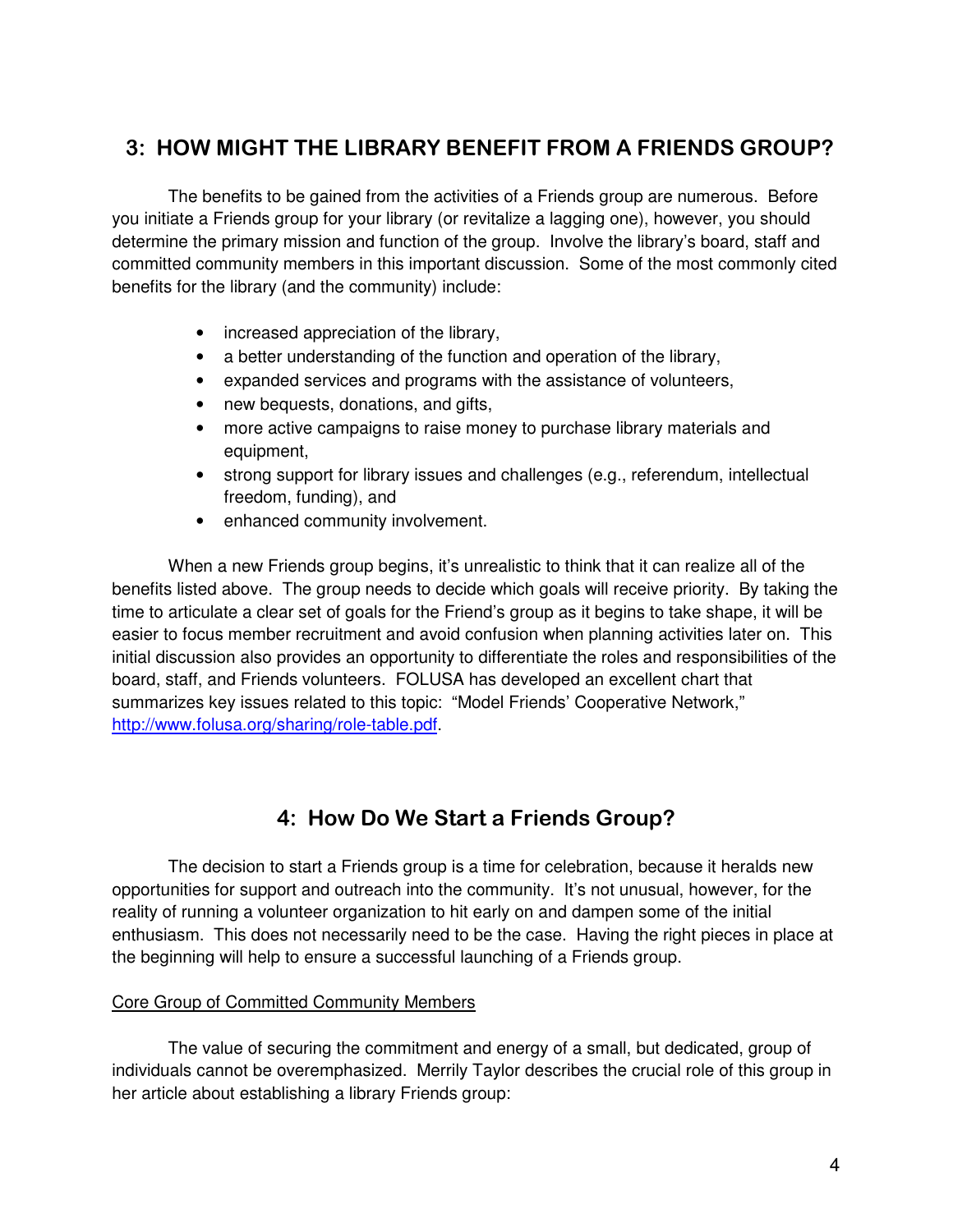An enthusiastic well-connected nucleus of supporters can attract key individuals, generate excitement, and put together an appealing group which others in the community will want to join. If these volunteers are willing to put in the time, they can also keep Friends' activities "perking" in the early days when resources may be limited but when a high profile is critical.<sup>7</sup>

 Although this group will likely take on a good share of the work, library staff (and perhaps the library board) will need to assist and provide support. At least one library staff member, for example, should serve as the contact person for the group. The library director will also need to maintain involvement with the group. As noted in the discussion about an individual's motivation to volunteer, the personal connection with an organization and its mission is often important. Library staff recognition of and involvement with the Friends' activities speaks volumes.

#### Administrative Support

 The enthusiasm and energy of this core group of initial Friends members should not be sidelined by lack of access to administrative support. An initial rush of activities will likely need to occur to generate community awareness and interest, and these activities may include the following:

- scheduling and conducting meetings
- designing newsletters, announcements, brochures and similar publications
- preparing mailings
- creating and maintaining a Website
- establishing a system of financial and membership recordkeeping, and
- communicating with e-mail, fax, and telephone.

 All of these activities require a basic level of administrative support. It is not unusual for the library to provide this type of assistance, at least initially. If the library does assume this responsibility, it will need to consider the impact on staffing levels, use of space, and the library's budget. In sum, before launching a new Friends group, it is important to determine how such administrative needs as clerical support, office space, computers and necessary software, and telephone and related communications tools will be provided.

#### Start-up Funding

 A major goal of most Friends groups is fundraising, but funds are not necessarily available when a group first establishes itself. Seed money will be needed and the source of these funds is an important consideration. Some libraries have been successful acquiring a preliminary infusion of donor funds to support the start-up activities of a Friends group, a situation that is ideal but not typical. Grant monies, partnerships with local organizations, or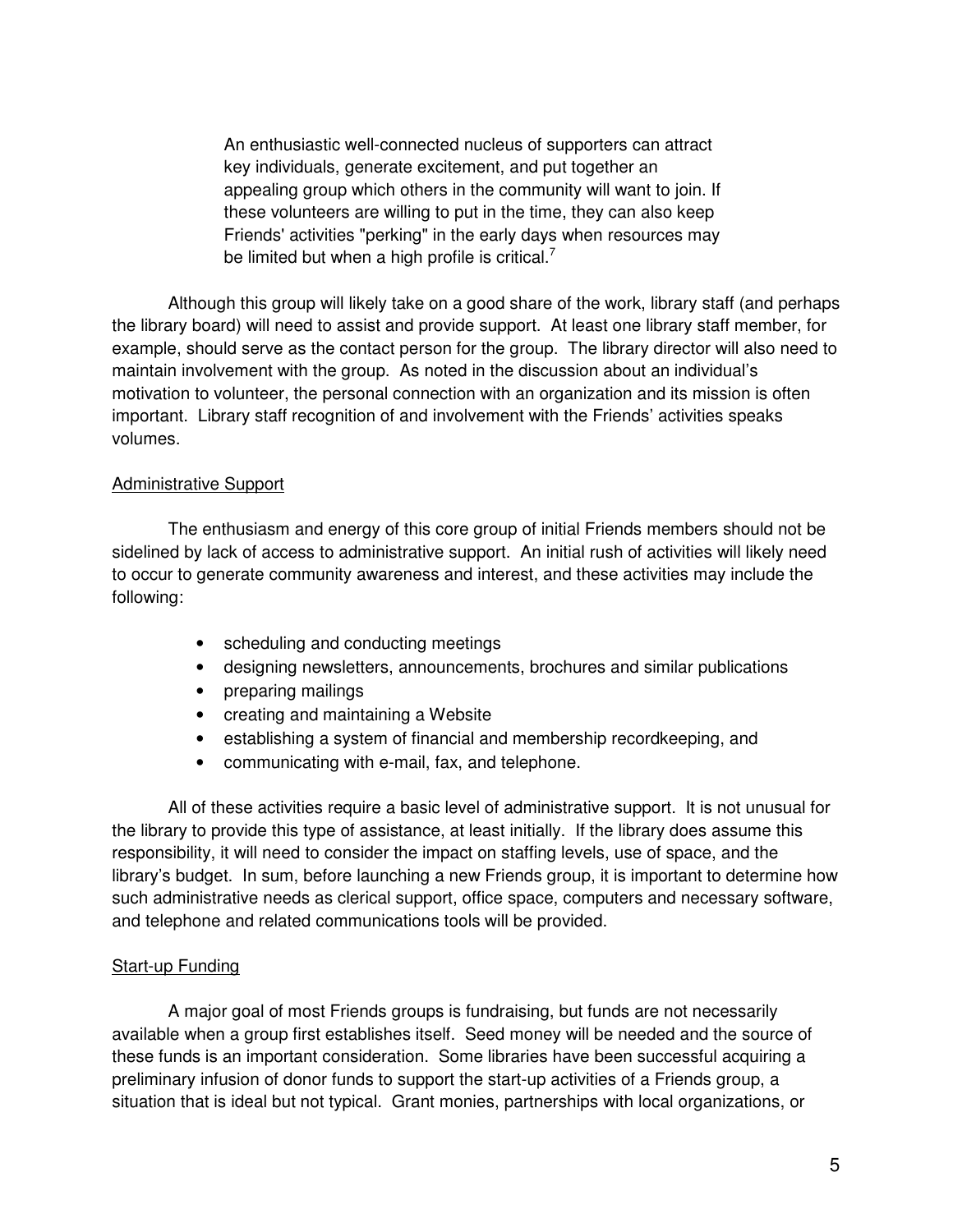business sponsorship of initial activities are also potential sources of funding. Many libraries decide to provide financial support at the beginning, knowing that the return on its investment is likely to be significant.

### Infrastructure: A Plan, Policies, and Procedures

 While a new Friends group will not want to get bogged down in logistical details, it is important to have an initial plan of action and a set of policies and procedures. These items provide organizational and operational structure. A strategic plan will identify the group's key goals and the activities necessary to reach those goals. Policies provide guidelines for decision-making and address such issues as reimbursement for out-of-pocket expenses, confidentiality of volunteer and patron records, and training. The step-by-step descriptions of how tasks get done are outlined by procedures and cover such operational activities as handling book sale monies and membership recordkeeping. By-laws are also needed to establish the governing process, and a means for legal consultation should be secured. The Resources section at the end of this document provides links and references to numerous planning and management sources, including sample strategic plans and templates for policies and procedures. To address basic infrastructure issues, any new Friends group should articulate answers to the following questions:

- How will the library benefit from the activities of the group?
- How will the group support the mission and goals of the library?
- What does the group hope to accomplish short term and long term?
- How will the group accomplish its goals?
- What challenges might the group face as it establishes itself? What are possible solutions to these challenges?
- How will the group know that it has successfully accomplished its goals?
- How will the group be governed?
- What are the benefits and rewards for volunteers?

If answers to these questions do not seem forthcoming and if a means to meet initial administrative and financial needs does not seem possible, it may not be realistic to launch a Friends group. More time may be required for community awareness, input, and buy-in. In the meantime, some alternatives to establishing a Friends group include a community advisory committee that meets once or twice a year or recruiting volunteers on a project by project basis.

### 5: How Do We Re-energize Our Existing Friends Group?

 All Friends groups are likely to go through cycles, being very visible and active during some projects and less evident and involved at other times. Large projects, such as construction of a new building or passing a referendum, might attract new members, interest,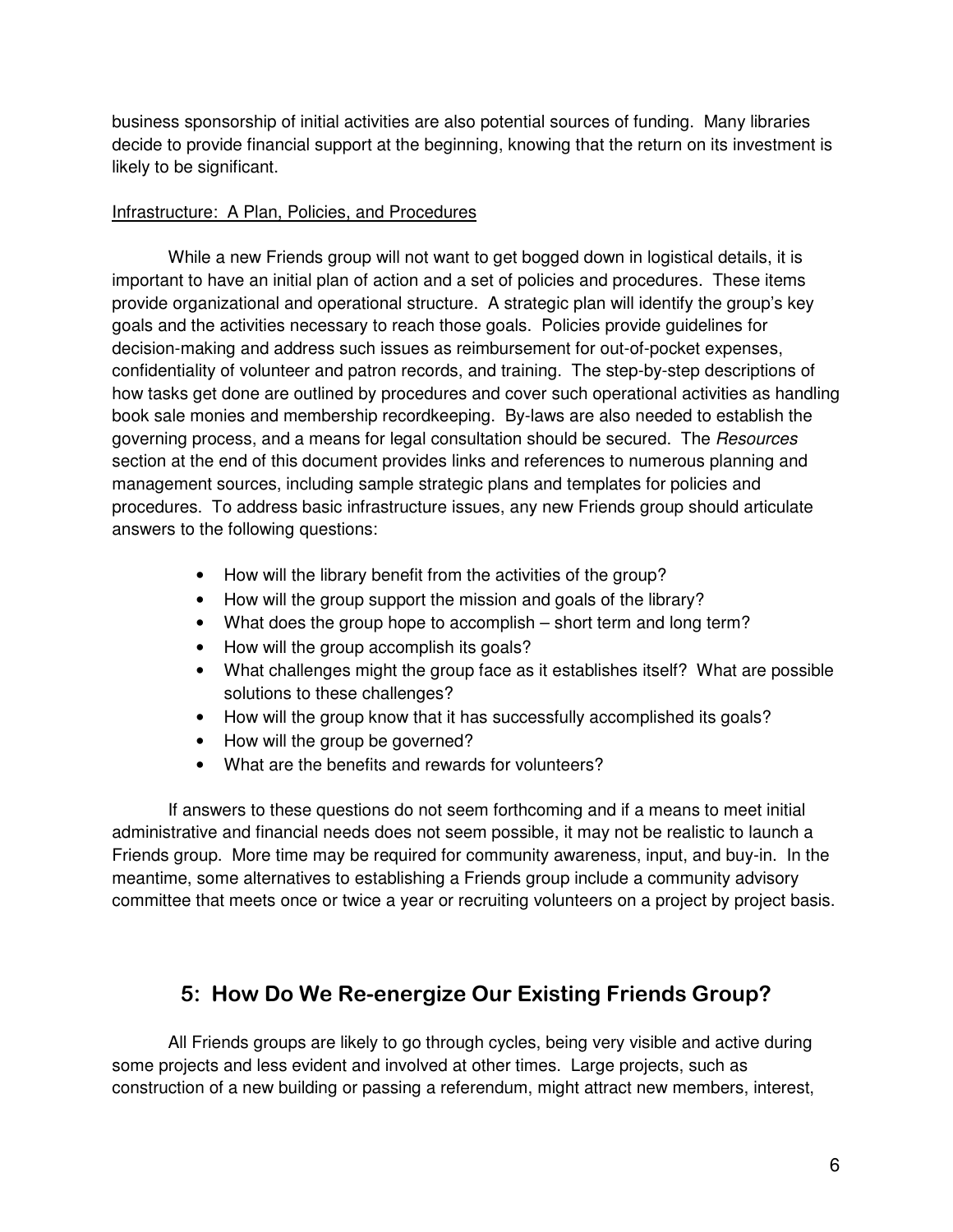and support. When these larger projects are over, however, a time of low energy might set in and the group may seem to be in a rut. It's important to keep in mind that projects which attract some members may not appeal to others and the organization should maintain a variety of activities to appeal to all members on an ongoing basis.

When the most active Friends members realize that the group needs revitalization, it's not uncommon for those members to try to do more of what they have already been doing, hoping that it will somehow magically ignite new interest and energy. It is also usually easiest to bring in more people like ourselves – our friends, family, and neighbors. A more effective approach, and one that is likely to have more long-term benefits, is to reach out to different groups in the community, to offer new opportunities, and to restructure some aspects of the group's operations. For example, is it possible to arrange a meeting to attract parents as potential new members by scheduling a meeting with complimentary childcare? Perhaps young working singles would be attracted to a social event sponsored by the Friends group at a popular locale.

 Consider the following aspects of your Friends group and its operations when exploring options for revitalizing the group:

#### $\triangleright$  Membership

The volunteers are the heartbeat of any Friends organization and a healthy, balanced mix of members will sustain the group over the long term. One approach to revitalizing a Friends group is to conduct a membership "audit" to update, review, and evaluate ongoing and potential new recruitment efforts. The following questions should be addressed in a membership audit:

- Who are our current members and are our membership records up-to-date? Do we know our members' interests, areas of expertise, skills, and preferences?
- Does the membership reflect the diversity of the community  $-$  i.e., age, gender, ethnicity, income level, occupation, etc.?
- How has the membership changed over the last several years? What might account for these changes?
- What are the percentages of membership involvement with various projects and activities? What might account for the differences and similarities?

### Organizational and Operational Structure

The Friends members who volunteer on a regular basis become familiar and comfortable with the day-to-day operations of the group. New members and potential new members may not have the same level of comfort. A review and evaluation of the governing and decision-making structure – i.e., board, elections, committees, etc. – may be needed. For example, does the existing structure encourage (or perhaps even discourage) participation? Are there mechanisms in place to promote the participation of new people?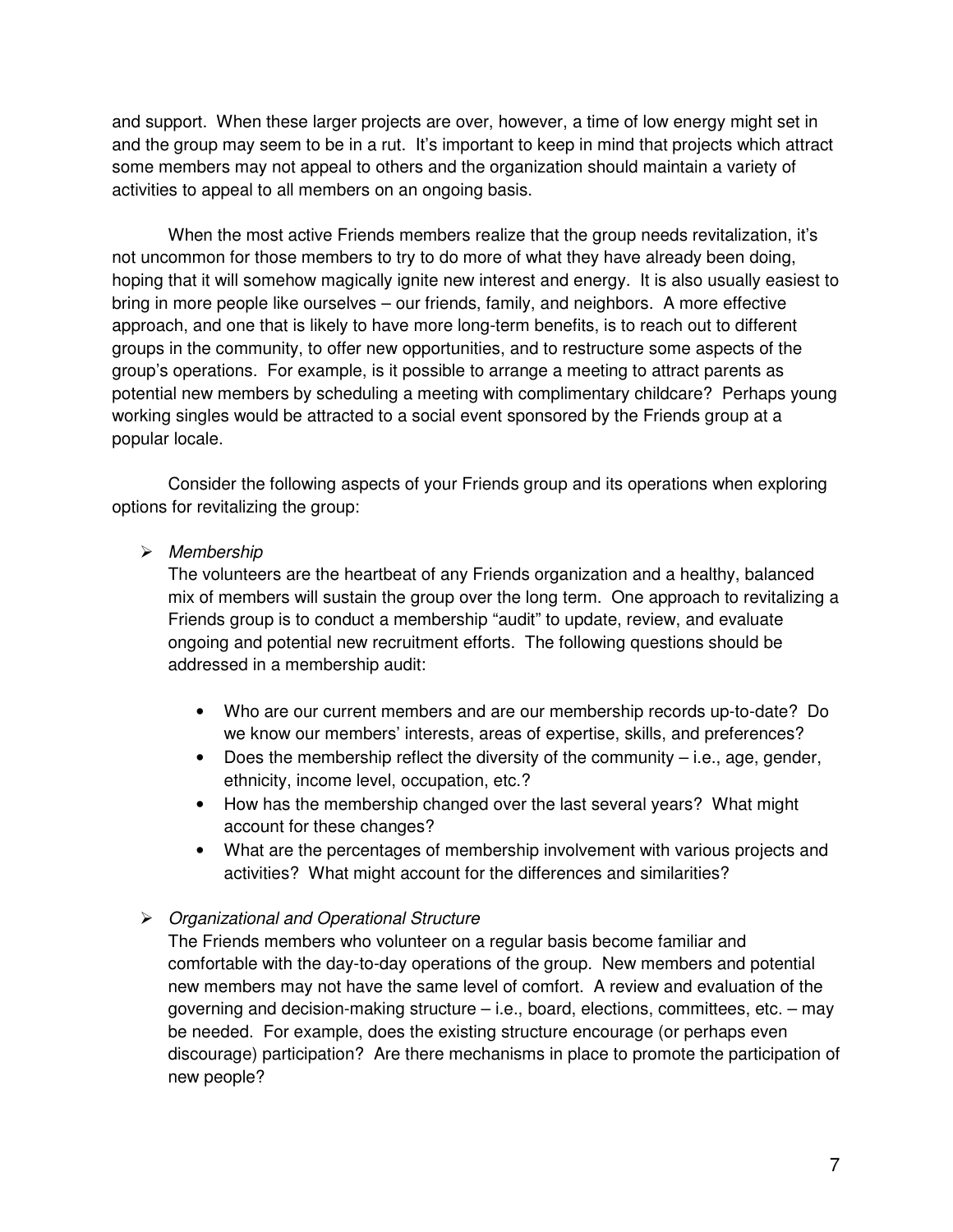The organizational and operational structure should also be reviewed on a periodic basis to ascertain whether the mission and goals of the group are still on target. Ongoing communication and collaboration with the library staff and board will help to ensure that the mission and goals of the Friends group are in alignment with the goals of the library.

#### $\triangleright$  Activities

If a Friends group seems to be languishing, it may need to renew the types of activities and events that it organizes and carries out. At least once a year, the group should brainstorm potential new approaches to meeting its goals. Research and discussions (online or in person) with other Friends groups and similar volunteer organizations provide opportunities to consider new ways of doing the work of the group. Initiating different types of activities may also have the added benefit of attracting new members.

### $\triangleright$  Communication

To maintain a vital membership, everyone who is involved with the group needs to feel that they are "in the loop" and informed. The communication channels that people use on a daily basis are vast and even overwhelming at times, but it's critical to disseminate information via the mechanisms that are being used by the members. In fact, it may be necessary to use several means of communication – i.e., newsletters and postal mailings, e-mail, instant messaging, and telephone calls.

In addition to keeping the membership current with news of the group, the community at large should also be aware of the activities of the Friends group. The accomplishments of the group (and individuals) should be communicated and publicized in the local press and related sources.

### 6: What Are Some Strategies to Attract Members?

Many Friends groups find that it's often the same small cadre of members who carry out most of the work. To avoid this pattern, it's important to recruit new members on an ongoing basis, but there are also times when the group may want to initiate a more intensive recruitment initiative. Rick Lynch and Steve McCurley, who have written extensively about volunteers, recommend three focused approaches to recruiting new members: Warm Body Recruitment, Targeted Recruitment, and Concentric Circles Recruitment. <sup>8</sup>

### Warm Body Recruitment

 With this approach, you are hoping to attract the interest of a large group of individuals. Typically, this method is used when you need many volunteers for a particular activity (e.g., author event, annual book sale, mass mailing) and specialized skills are not required. Information about the need for members might be disseminated via brochures and posters,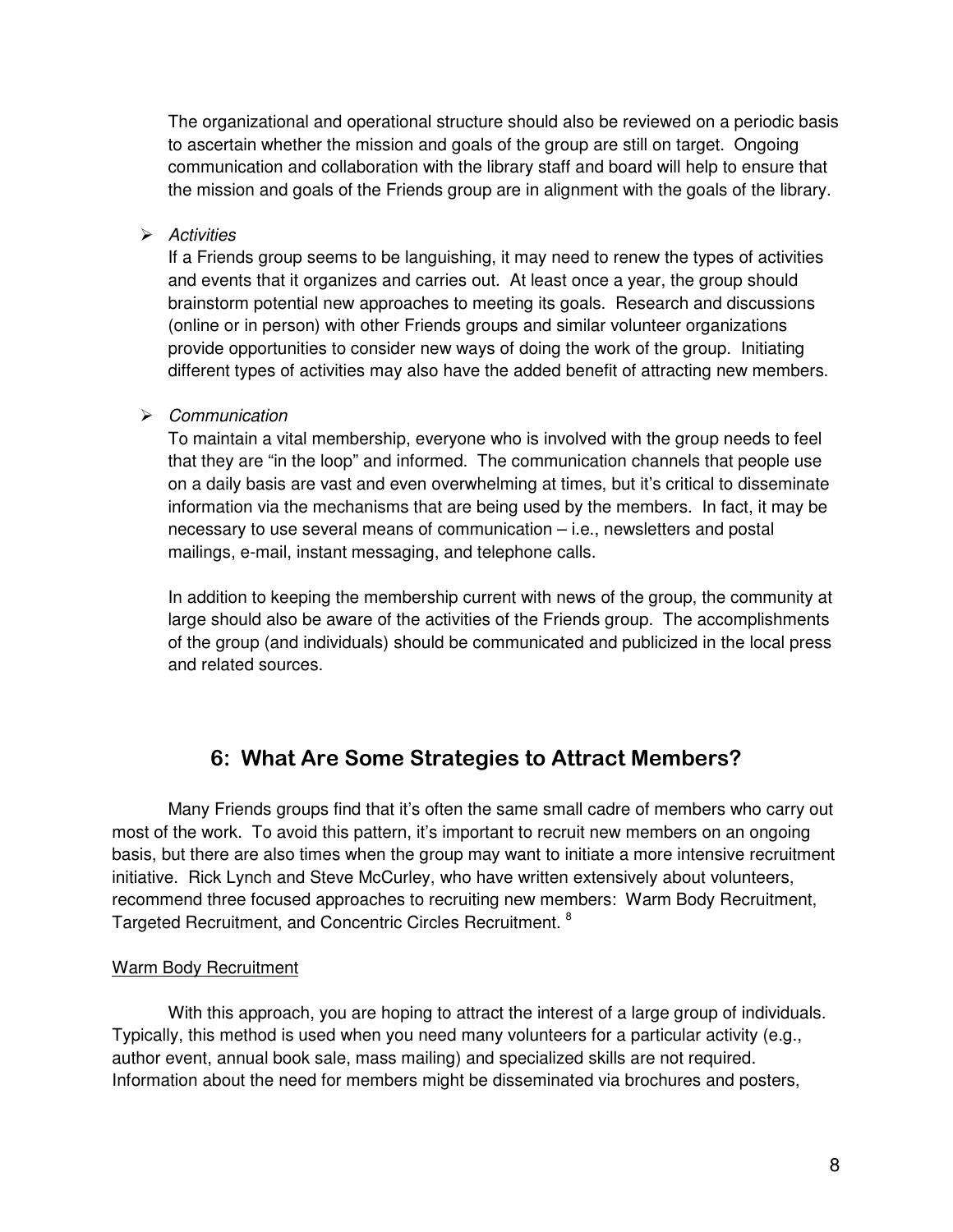announcements in newspapers and local magazines, e-mail notices to the entire membership and affiliated groups, and word of mouth.

### Targeted Recruitment

 When specialized skills or membership characteristics are needed, a targeted recruitment method should be used. Basic information about skills, interests, and preferences that is recorded when a new member joins the Friends group would be useful as a starting point with targeted recruitment. In addition, the following questions will help guide a targeted recruitment effort:

- What are the skills, expertise, or characteristics we need?
- Who in the community has these skills, expertise, or characteristics?
- What would be the most effective means to contact and communicate with them?
- What will likely motivate them to become involved?

 A unique approach to targeting the interests of specific groups is the creation of small Friends chapters in affiliation with local organizations and community groups. The Wilbraham Public Library in western Massachusetts, for example, has created a Junior Friends of the Library (JFL) organization, which is designed to provide fourth graders and up opportunities for active involvement with the library. This particular age group often leaves regular library visits behind as they mature and the library has created a means for maintaining a connection with this group of potential library users. The following types of groups and organizations may be interested in starting a Friends chapter:

- High schools
- Rotary, Lions, and other civic community groups
- Churches
- Bridge clubs and similar social groups
- Book clubs
- Senior centers
- Museums and arts organizations
- Local businesses and corporations

### Concentric Circles Recruitment

 As the name of this recruitment method suggests, you start with groups of individuals who are already in contact with the library and encourage their involvement. You also encourage the participation of those people who have an association with the initial group. A regular and active volunteer, for example, might be encouraged to bring a friend or relative to an event or meeting. Individuals within the community who have a connection or interest in specific issues addressed by the library may also be targeted. In other words, you develop an increasingly wider circle of potential members. With this approach, a volunteer library organization could consider working with regular library users, friends of volunteers and staff,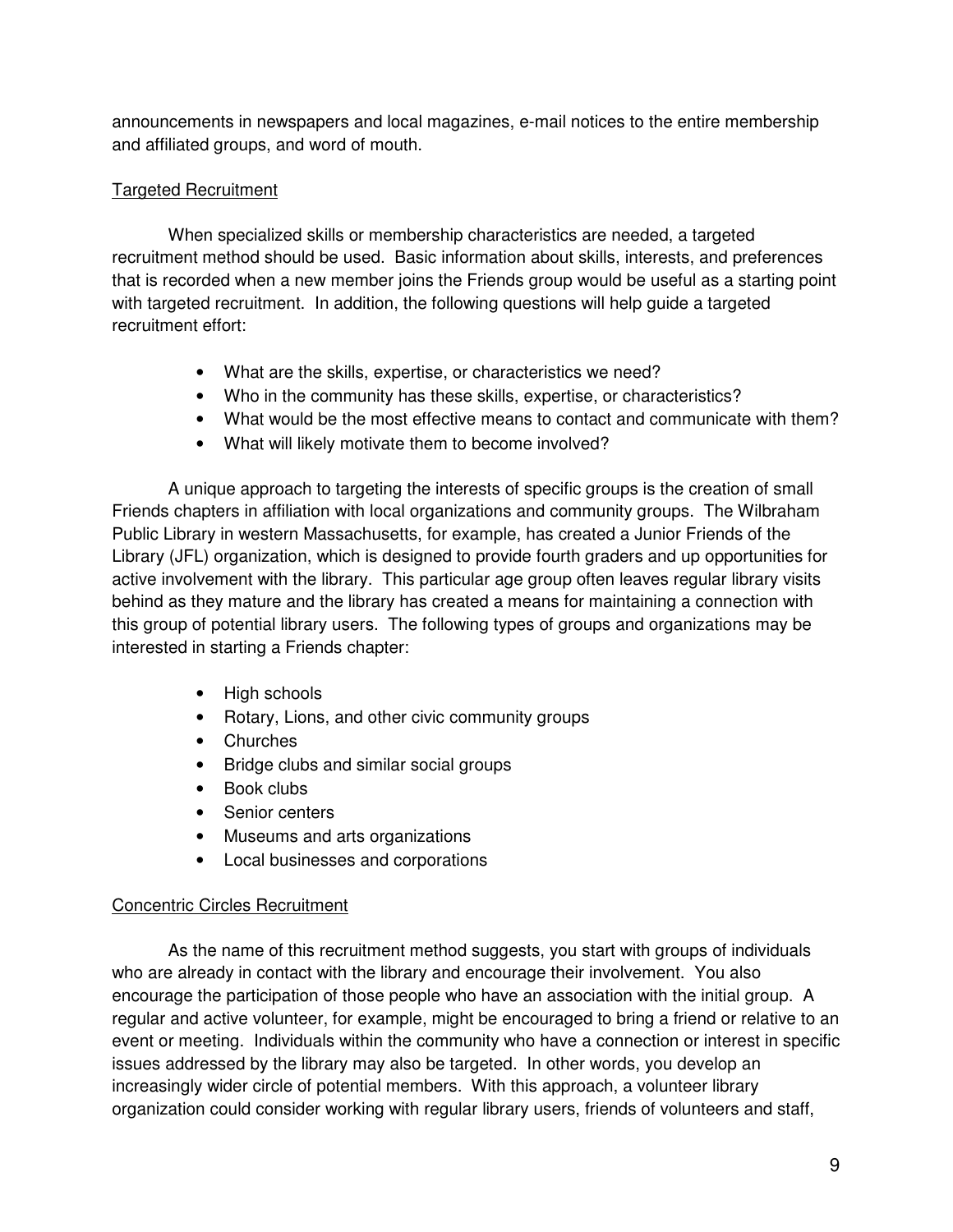and people interested in or affected by an issue that the library addresses (e.g., literacy, English as a Second Language, after-school activities, job skills and career preparation, local history).

 These three recruitment approaches are effective and cover numerous situations, but other methods of volunteer recruitment should be considered. Increasingly, for example, Friends groups are using their websites and online approaches to identify and attract new members. The *Resources* section at the end of this document provides access to several online sources about volunteer recruitment.

### 7: What are Common Pitfalls and How Do We Avoid Them?

Even a successful Friends group can run into problems that weaken its overall effectiveness. There are some common pitfalls that plague volunteer organizations, and it's useful to be aware of them and to take steps to avoid becoming a victim of them.

 $\triangleright$  Lack of Training

Volunteers need to have a clear understanding of what is expected of them and feel capable of doing the work. Many Friends groups find it helpful to create job descriptions for volunteer positions that outline responsibilities and required or preferred skills and competencies. In addition, all new volunteers should receive an orientation to the group and its operations. Ideally, this orientation should be in person and allow new members the opportunity to ask questions and become familiar with other members on an informal basis. A handbook that includes policies and procedures, as well as a FAQ section, should be given to all volunteers.

Training for specific tasks and activities should also be available. The volunteer responsible for membership recordkeeping, for example, may need to attend a workshop about new software and technology applications. Although training can often be handled by the experienced members, there are times when formal training conducted by an outside group is necessary. The proficiency and expertise that are gained through formal training almost always outweigh concerns about cost.

Forgetting to Say "Thank You"

Most Friends members decide to volunteer, because they are committed to the goals of the library and feel a connection to its mission. As noted earlier, they freely give their time without the expectation of monetary reward. This dedication, however, does not mean that they do not expect, or at least benefit from, some type of recognition. Recognition should occur on an informal and formal basis. The officers of the Friends group and the key leaders should provide frequent acknowledgment and encouragement during discussions and while working with the volunteers. More formal recognition should occur in the form of annual dinners and awards ceremonies, and the library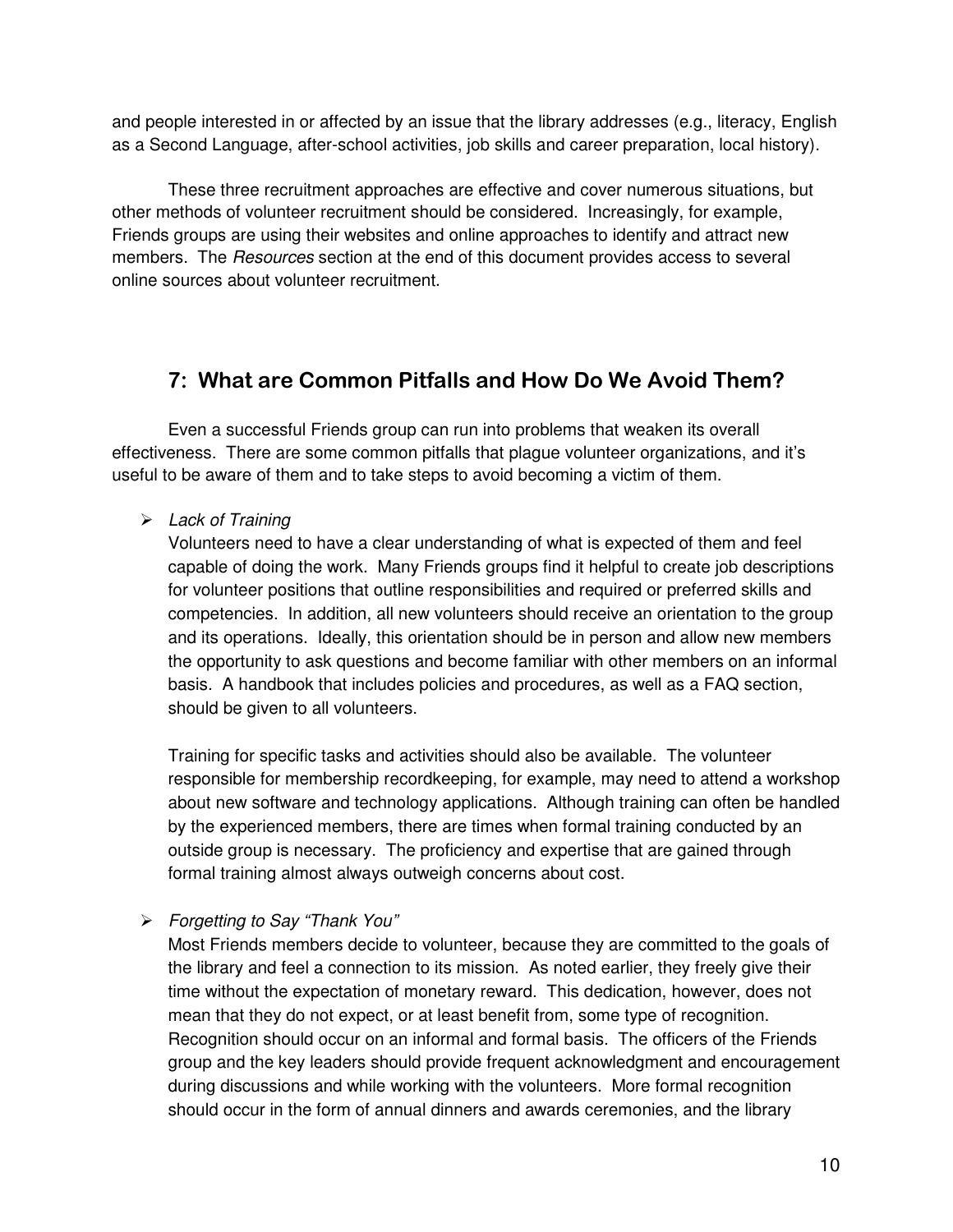director and board members should be in attendance. All activities and events sponsored by the Friends group should be indicated as such to recognize the overall efforts of the group. Other means of formal recognition might include T-shirts, small gifts, photographs, and press coverage of events.

> Same Old Same Old

It's not uncommon for the same small group of people to volunteer for activities and hold leadership positions in the organization. While it is beneficial to have veteran members managing operations and holding key positions within the organization, a balance needs to be found so that newer members gain experience and feel that they have a "voice" in the functions and operations of the group. Without this type of balance, the group risks becoming stagnant.

### $\triangleright$  Conflict

Conflict of some type is almost inevitable, but steps can be taken to avoid it and even prepare for it. Conflict can occur among members and with library staff. As noted earlier, a well-articulated strategic plan, policies, and procedures provide structure and guidance for doing the work of the group. At times, members may forget the overarching mission and purpose the Friends of the Library group and time needs to be set aside to discuss and reiterate the group's goals. A clear differentiation and communication about the roles and responsibilities of the volunteers, staff, and board members should help prevent potential confusion and conflict as activities are planned and carried out. As needed, volunteer managers should feel competent and receive training in facilitation techniques, time management, small group communication, and conflict resolution.

### 8: What Are Some Interesting and Innovative Activities?

 The variety of activities and events conducted by Friends groups across the country are numerous and impressive. This section highlights just a few and you are encouraged to become familiar with the sources noted at the end of this document for additional ideas.

### Book Sales

 Book sales and related events are a common, and usually effective, activity of most Friends groups. Some Friends groups have been particularly effective with this type of activity.

 Denver Public Library's Friends group, for example, gave a gift of \$590,000 to the library in 2000 and much of the fundraising occurred through its Thanks to the Booklover's Ball, the Annual Used Book Sale, and the Rare and Not-So-Rare Book and Art Auction.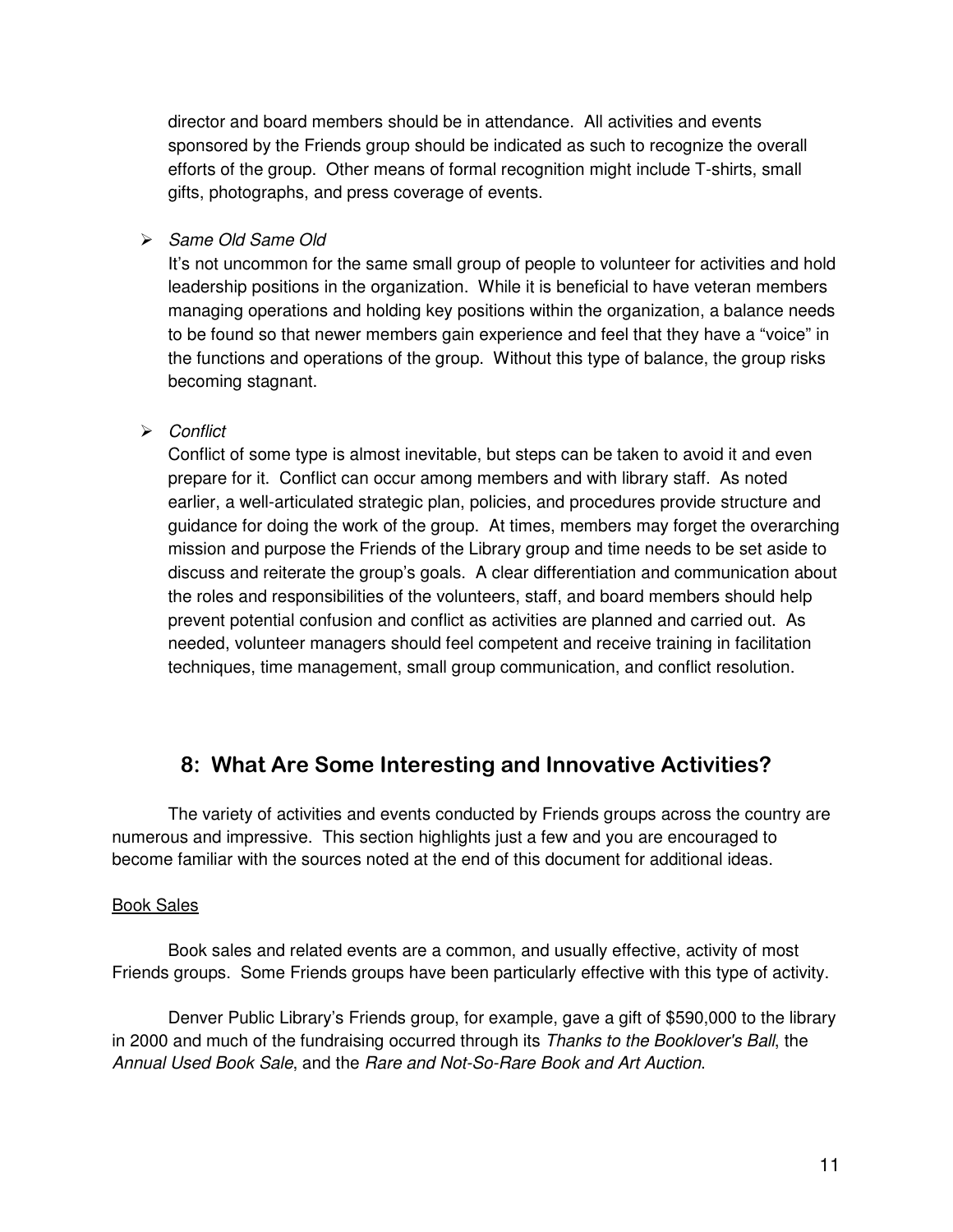At Cuesta College (CA), The Corner Store is located in the lobby of the library and offers students and other patrons used books and magazines in good condition for reasonable prices.

 To coincide with Valentine's Day, the Friends of the Adamstown Area (PA) Library recycle Valentine's Day cards each year to make elaborately decorated bags that are then filled with donated romance novels. The actual decorating begins in early January so that a hundred bags are ready for sale by Valentine's Day. According to library director Kathy Thren, "This is a much-anticipated event."<sup>9</sup>

 A rapidly growing means for ongoing fundraising is online book sales. It can realize surprising profits. A book that might sell for fifty cents at a traditional book sale can suddenly be matched with a specialty collector who is prepared to pay top dollar for it. The reach for online book sales is worldwide. Some Friends groups recruit volunteers to review the books targeted for resale, looking for items that may have a significant online sales potential. In other cases, this type of project may become collaboration between the Friends and library staff, with the library dedicating a staff person's time to book evaluation and selection. The Lake Forest (IL) Public Library and the Warren-Newport (IL) Public Library staffs work with their Friends groups to identify titles that might be added to the collection.

#### Library Programs

 Larger, well-established Friends groups often specialize in planning and hosting large and high-profile literary and author events. Groups of any size, however, can also organize these events. A Friends group can hold an event to celebrate the work of a local author or it can coordinate a program with a local bookstore that is bringing in an author to speak or for a book signing.

 In Bolingbrook, Illinois, the Friends of the Fountaindale Library recently presented their second interactive mystery play, "The Murder of the Loaded Librarian." Both performances were sold out and over \$1000 was raised. Next year, the Friends plan to sponsor four performances. Ticket prices are reasonable at \$10 per person. For each performance, seating is limited to fifty and hors d'oeuvres and dessert are served. Refreshments and prizes are donated by area merchants.

### **Contests**

 Some library volunteer groups hold design contests open to the entire community for Friends of the Library logos that are then put on t-shirts and book bags for sale.

### More Ideas

 The Messenger Public Library Friends group in North Aurora (IL) recruited parents to raise money for a porch with rocking chairs at the library. It's a popular spot for parents to sit with their children and read.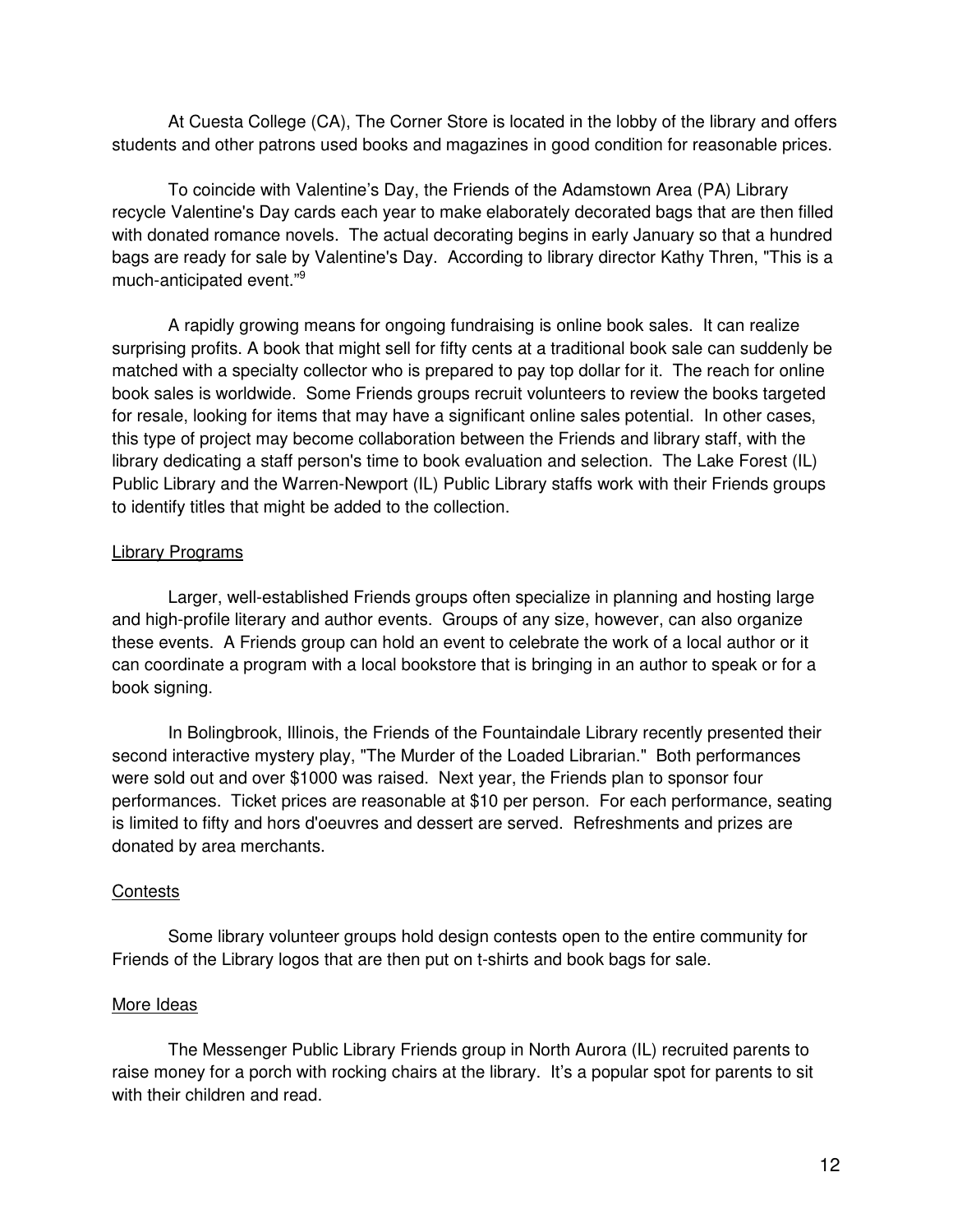The Friends of the Kirkwood (MO) Public Library are taking books traditionally designated for the book sale, hollowing them out, and transforming them into attractive "book purses." With this clever arts project, a *Readers Digest Condensed Book* suddenly becomes a \$25-\$50 fashion accessory. The purses are selling well at the Greentree Books Shop, a retail store located in the library and managed by the Friends.

 Several Friends groups are creating cookbooks and then sponsoring "taste of" celebrations that showcase the recipes. For example, Friends of the Whitman County (WA) Library cookbook has over 700 recipes collected from residents around the county and they have sold over 1000 copies.

(http://www.whitco.lib.wa.us/kara/support%20your%20library/cookbook/cookbooks.htm). The Friends of the Griswold (IA) Public Library are putting together The Cookbook for Booklovers: Nourishment for the Body, Mind and Soul (http://www.griswold.swilsa.lib.ia.us/friends.htm), and the Friends of the Oakfield Haxton (NY) Memorial Library have collected local recipes for the book Hometown Favorites - A Community Collection.

### 9: What are Some Friends Groups in the NTRLS Doing?

 Within the North Texas Regional Library System, there are numerous Friends groups, and the activities and accomplishments of a few are highlighted below.<sup>10</sup>

### **Friends of the Fort Worth Public Library**



 Bunny Gardner, President of the Friends of the Fort Worth Public Library, Inc. (http://www.fortworthgov.org/library/info/default.as px?id=5606), has built a strong organization. She believes that the mission of the Friends is not only to promote the library and library issues but also to promote the Friends as a viable entity. In brief, if the Friends are successful, more people will join.

The group engages in a number of activities that raise money for the library and also promote its membership. Their most successful activities include book sales, author appearances, and the Texas Literary Hall of Fame. The Hall of Fame honors authors whose body of work enhances Texas' literary heritage, is original and first published in this country, and has already been recognized for its literary significance. Held biennially, the Hall of Fame is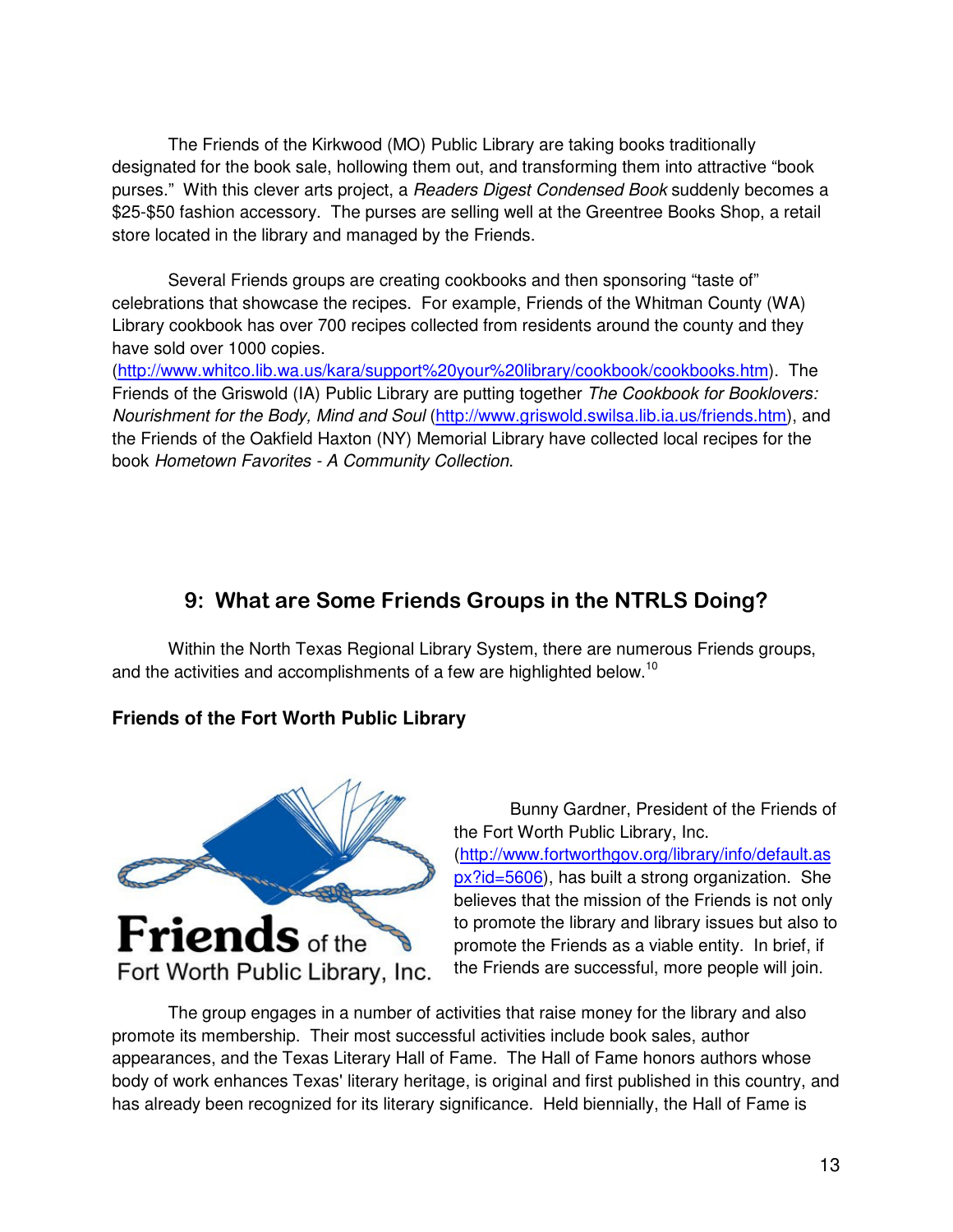commemorated by the "Texas Tales™" painting created by artist Marjorie Stark Buckley that hangs in the west wing of the Central Library.

 The group understands the problem of storing book donations so it started and manages a 5,000 square foot bookstore that is open year round with various sales throughout the year. This endeavor allows them to process current fiction and nonfiction titles in a timely manner. In addition, Friends members get 10% discounts and first-day admission to special sales.

 The Friends of the Fort Worth Public Library group has between 800 and 900 members and is trying to reach 1,000 members. In the current economy, however, Ms Gardner notes that a \$25 membership can be steep.

 Ms. Gardner emphasizes that that anyone building a Friends group needs to be patient and understand that people want to participate but usually have only a limited amount of time to give. It's best for the Friends group to define time-specific jobs and projects. She believes that Friends are not "just" volunteers, but that they represent the Friends and the Ft. Worth Public Library. Thus, high standards and professional attitudes are a must. Nurturing relationships between the Friends and the library staff are also essential. The Friends need to demonstrate that they are there to help the library and can make a notable difference.

### **Friends of the Bedford Public Library**



 Maria Redburn, Director of the Bedford Public Library, reports that the library has a small, but very active, group (http://www.bedfordlibrary.org/friends.html). Currently, there are eight members but the group has held successful author events and is active recruiting through Friends of the Library parties. At the adult summer reading program, books autographed by local authors are available to those who join at a certain level. The group is also auctioning off a MP3 player for Friends recognition. In addition, the big screen television in the library lobby publicizes an ongoing book sale.

### **Friends of the Bowie Public Library**



 Jackie Lowrie, Director of the Bowie Public Library, identifies practices that been effective at Bowie Public Library. The Library serves a population of 5,543, and the Friends group has approximately thirty-five members. They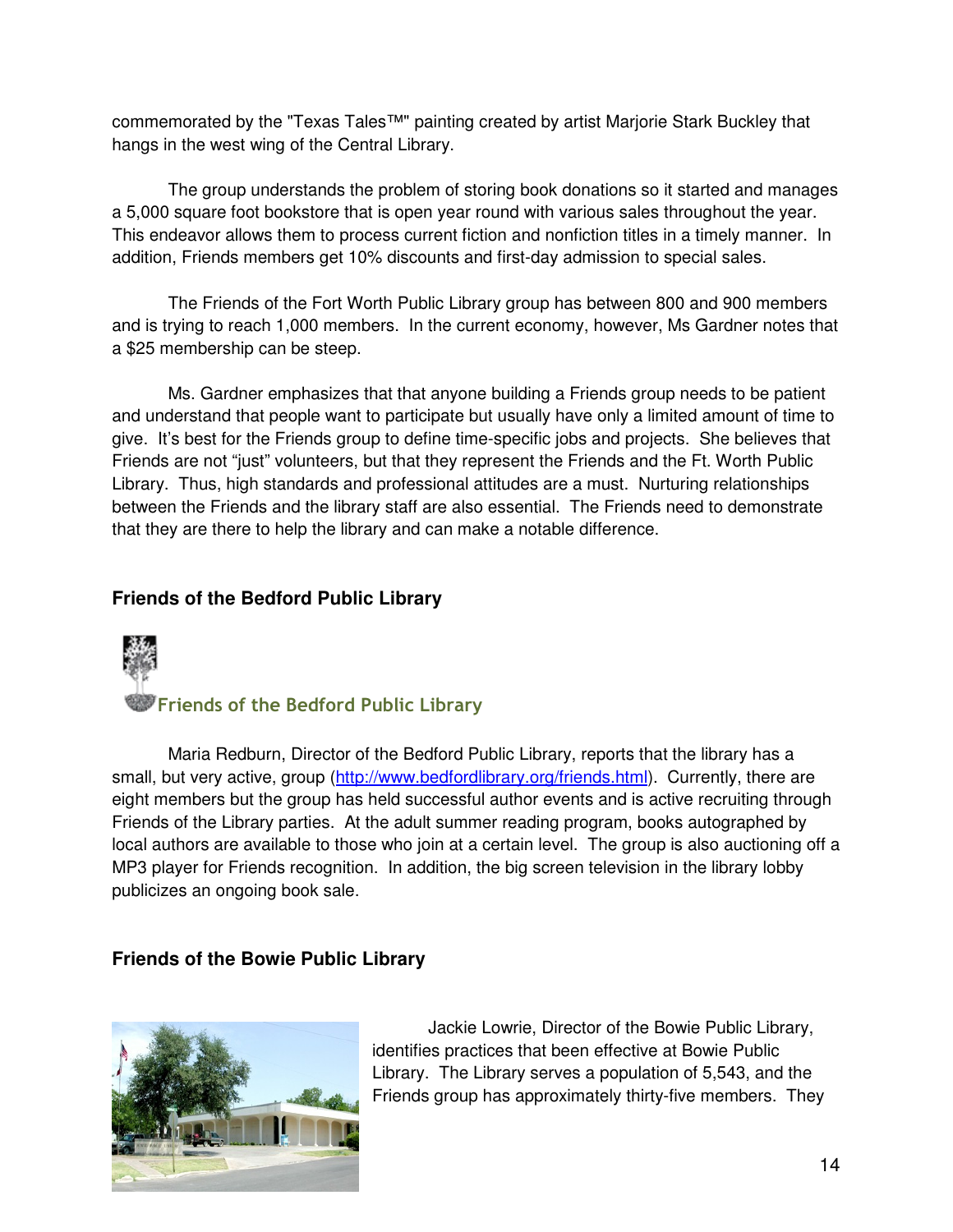meet once a month except in June and August. The same four members have been officers for several years, which has provided continuity. The members are well-acquainted with each other through other organizations and churches in Bowie. This familiarity provides a cohesiveness that is helpful in having a congenial yet productive group.

 The Friends work to sponsor two book sales each year. Last March, over 1100 books were donated to the sale. In addition, the Friends hold a "Taster's Luncheon" in February and attendees bring their dishes to taste. At the follow-up "Spring Luncheon," the best dishes are served by the Friends to attendees. At the most recent luncheon, 120 people attended. The current fundraising efforts yield \$1500-\$2000 each year.

### **Friends of the Keller Library**

## Friends of the Keller Library

 Keller Public Library serves approximately 37,000 people. The Friends of the Keller Library (http://www.kellerfriends.org/index.html) manage a bookstore in the former library building. The store is open on Wednesday and Saturday, plus an annual sale every year. Monies raised are donated to the library based on the library's wish list. The Friends group has 501(c)3 status, which helps with receiving library grants and donations. Current membership is a few hundred and about twenty members attend the monthly meetings. Ms. Prock believes that effective communication is the most important element for a good relationship between the Friends and the library staff. She makes certain that lines of communication are always open and she talks to the President of the Friends at least once a week.

### **The Friends of the Colleyville Public Library**



Mary Rodne, Director of the Colleyville Public Library, says that the Friends of the Library and the Foundation have made the library what it is today. The library serves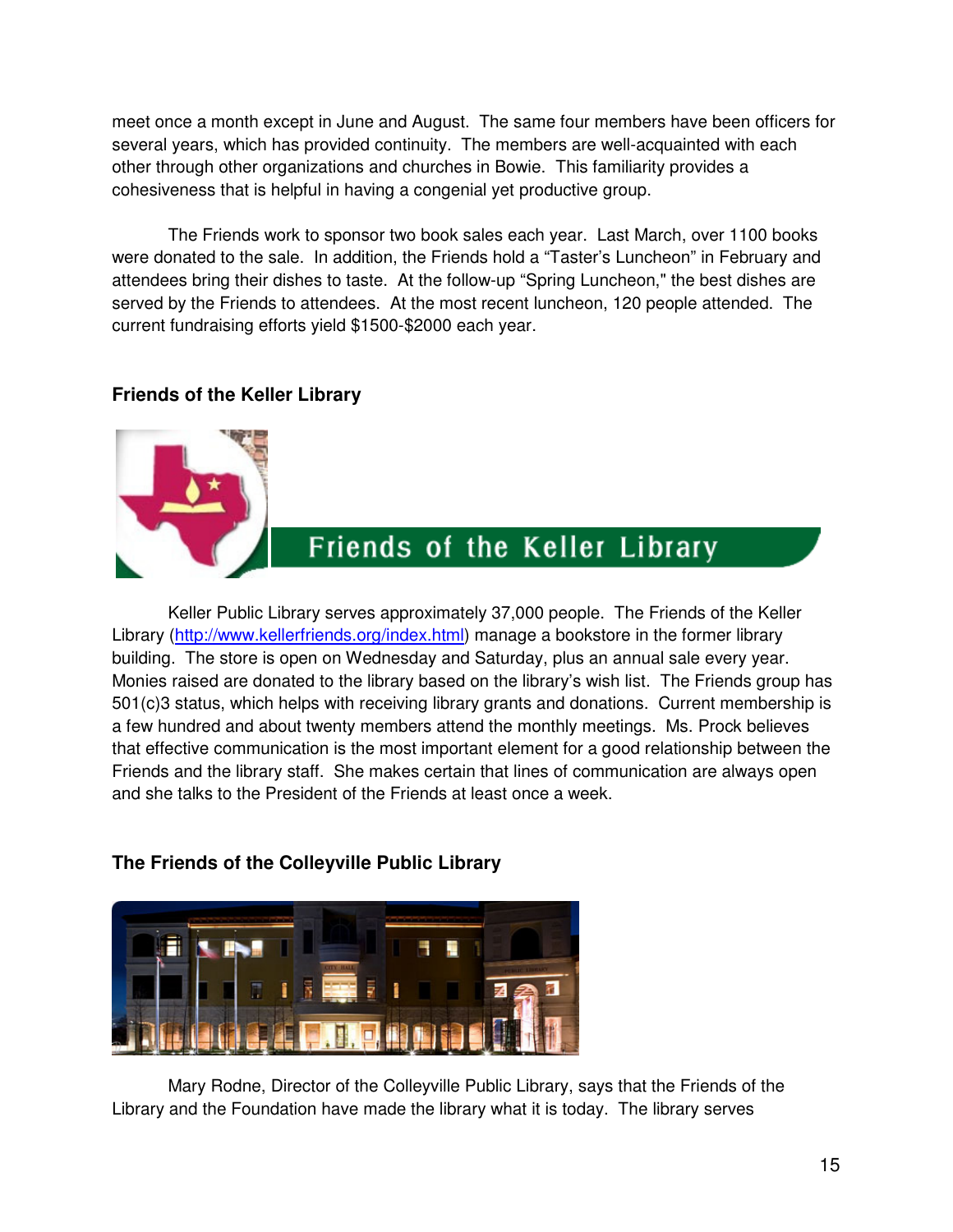approximately 22,000 and the Friends group has a membership of approximately 100. The current library building opened in 2003 with both the Friends and Foundation in place, each with its own roles and activities. While the foundation engages in large fundraising events, the Friends support other activities such as the book sale, which is ongoing, and it provides refreshments at various library events. They have also decorated the library for numerous parties and events. They support the library by providing funding for items such as equipment. The City of Colleyville does not allow the library to solicit for prizes, so the Friends take on this activity.

 In addition, the Library has an eight-foot bear in the children's room and during an open house, the Friends took pictures of each child with the bear and provided the children with a copy. The quilting group made a quilt for the Friends, which was sold at a silent auction and a calendar was produced that included the various blocks of the quilt. These calendars were a very popular item.

 The activities of the Foundation complement the Friends. The group prepares and disseminates an annual mailer and raised \$150,000 during the first year. It also sponsors a very popular Fun Run. At an annual dinner, people can buy a table and decorate it with a book theme. This event raises a significant amount of money for the library. For another event, Danny Wright, a local pianist, donated a concert and tickets sold for \$50 each.

 Ms. Rodne notes that the relationship among the library staff, the Friends members, and the Foundation members has been very positive. She works to make sure that there is open communication and that each group understands its unique role in helping the library move forward.

### 10: Resources

### Web Resources: Library-Specific

 FOLUSA is the primary association for Friends of the Library groups, and its website provides a wealth of information for starting and maintaining Friends groups.

• Friends of the Library USA (FOLUSA): http://www.folusa.org/

### Web Resources: General

 The following websites provide access to a variety of resources about volunteers, including recruiting, management, recordkeeping, planning, program ideas, and related issues.

• Corporation for National and Community Service: http://www.cns.gov/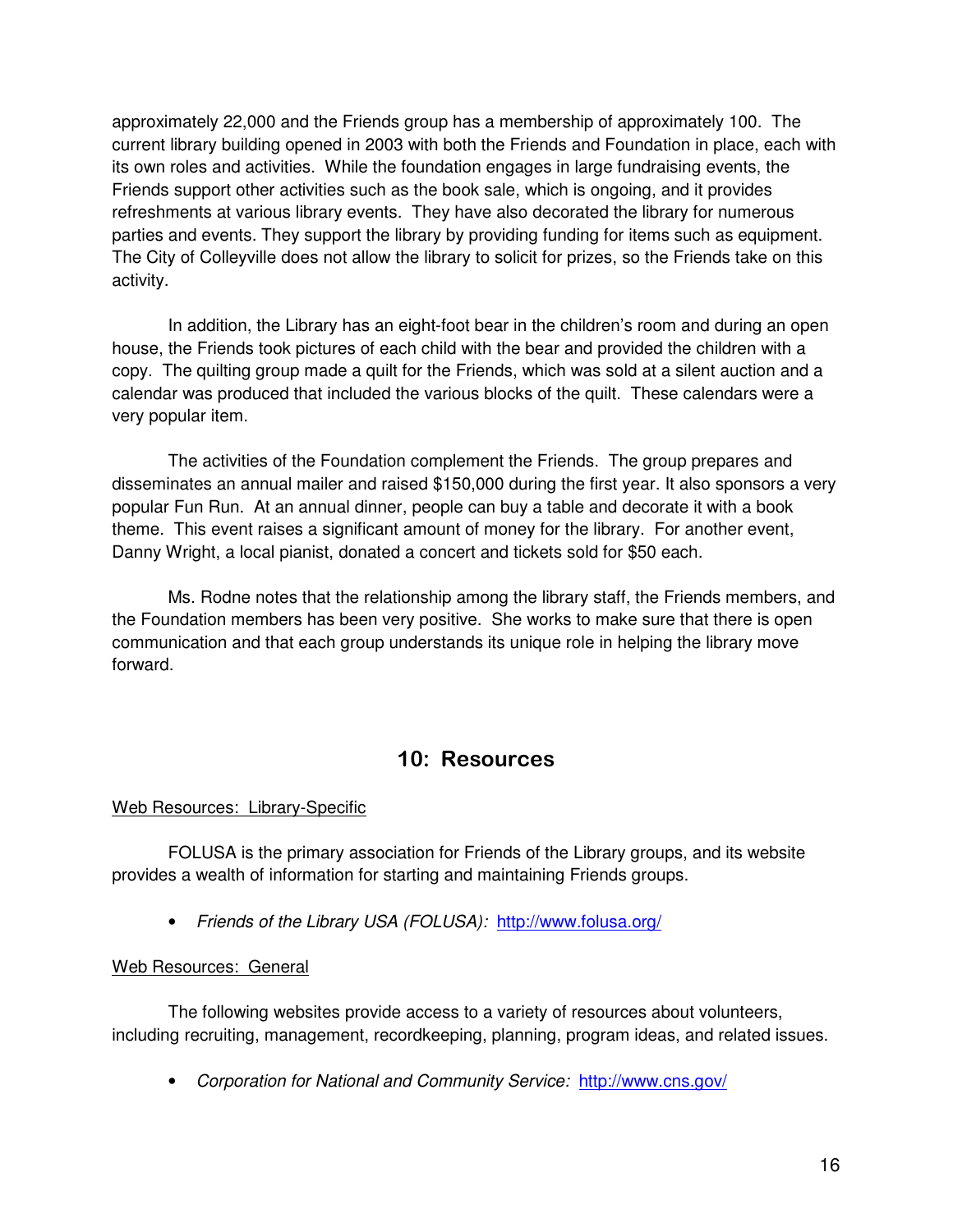- Energize: http://www.energizeinc.com/
- Free Management Library, Developing and Managing Volunteers: http://www.managementhelp.org/staffing/outsrcng/volnteer/volnteer.htm
- Idealist.com, Volunteer Management Resource Center: http://www.idealist.org/en/vmrc/
- Points of Light Institute: http://www.pointsoflight.org/
- Techsoup: The Technology Place for Nonprofits. Shared Wisdom: Recruiting and Managing Volunteers: http://www.techsoup.org/learningcenter/volunteers/page6010.cfm
- VolunteerToday.com, The Electronic Gazette for Volunteerism: http://www.volunteertoday.com/default.htm

### Books and Articles

- McCurley, Stephen and Rick Lynch. Essential Volunteer Management. Downers Grove, IL: VMSystems/Heritage Arts Press: 1989. (An online version adapted from the book is available at: http://www.casanet.org/program-management/volunteermanage/essenvol.htm)
- Reed, Sally Gardner, Beth Nawalinski and Alexander Patterson. 101+ Great Ideas for Libraries and Friends. New York: Neal-Schuman Publishers, 2004.
- Taylor, Merrily. "It's Hard to Make New Friends: What to Think About in Creating a Friends of the Library Group." Library Trends (Winter 2000). http://findarticles.com/p/articles/mi\_m1387/is\_3\_48?pnum=8&opg=63165617

### Songs

 And, finally, there are many popular songs about friends and friendships. Think creatively – there are probably dozens of activities using these songs that are waiting to be developed. For example, conclude a Friends meeting with a group rendition of one of the songs, hold a contest at a Friends meeting to see who knows the words to the songs, or organize a Karaoke event as part of a Friends meeting.

- If My Friends Could See Me Now
- Make New Friends
- Oh You Got To Have Friends
- That's What Friends Are For
- With a Little Help From My Friends
- You've Got a Friend